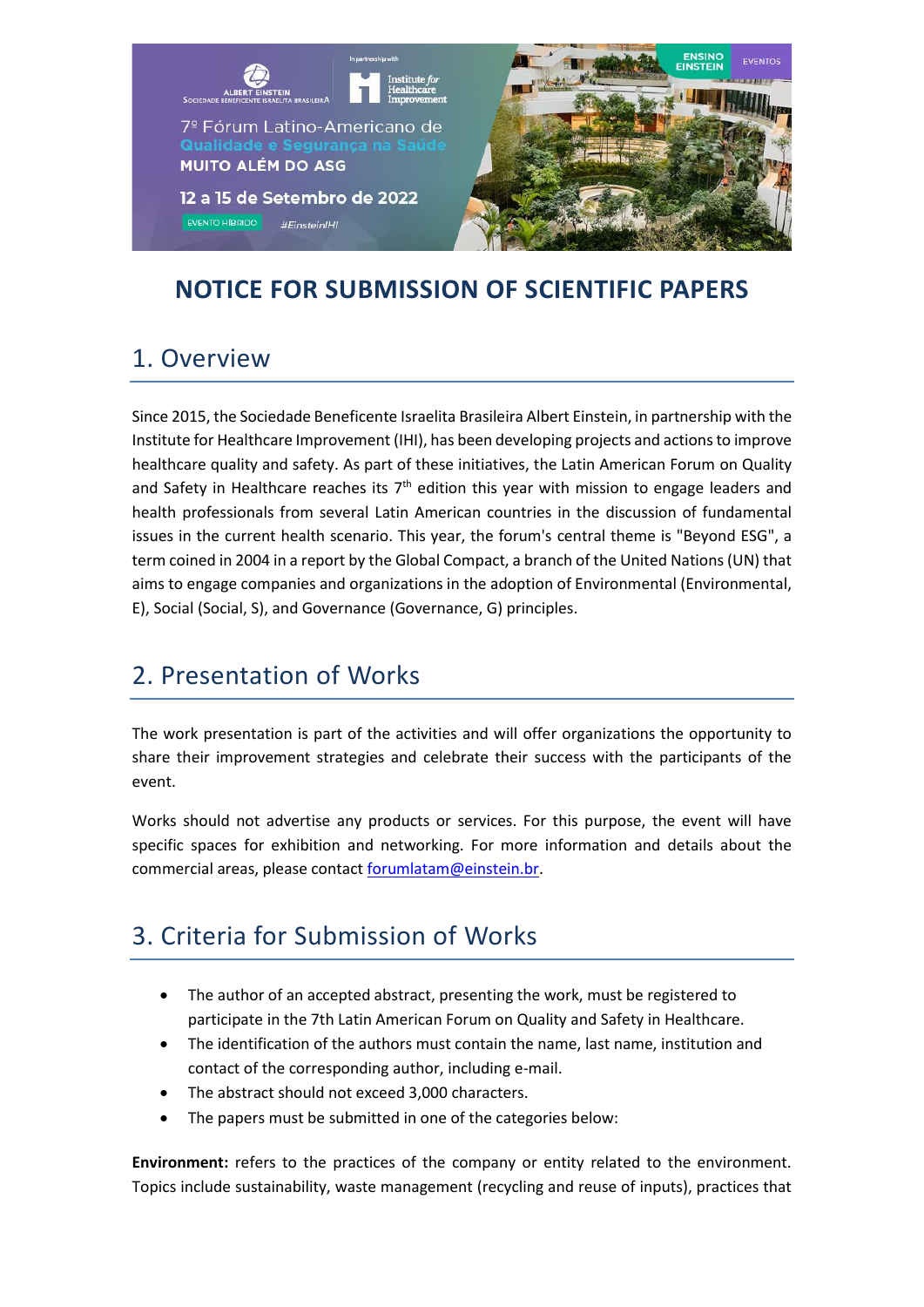

adopt a preventive, responsible, and proactive approach to environmental challenges, socioenvironmental responsibility, and the development and promotion of environmentally responsible technologies. The themes in this category are: environmental benefits in the generation of health, waste in the health system, climate impact on health, and the health system impact on climate.

**Social / Equity and Employee experience / Population Health: is** related to social responsibility and the impact of companies and entities on the community and society. Most importantly, it refers to themes such as: Diversity and Inclusion, Equity (quintuple goal), Value Based Health, Social Impact of Public Policies, Access to Health, Resilience, Joy in Work, Soft Skills, Clinical Engagement, and Corporate Health.

**Governance and Value in Health**: is related to the policies, processes, strategies, and management guidelines of companies and entities. In the context of Healthcare Institutions, we can mention cooperative governance, high impact leadership, team organization, psychological safety, technology in healthcare, and data use in healthcare.

**Beyond ESG and Experience of Care:** we focus on other demands of the healthcare service, where we cover maternal, child, and elderly health, patient safety, safe surgery, critically ill patients, clinical deterioration, integrated care, oncology, and medication management. In addition, there are also topics such as improvement model, digital transformation, and telemedicine.

- Papers should be formatted according to the following structure, based on the SQUIRE 2.0 - Standards for Quality Improvement Reporting Excellence writing methodology. The SQUIRE guidelines are designed for reports that describe work done at the system level to improve/enhance the quality, safety, and value of health care, as well as describe the methods used to prove that the results came from the intervention(s). Below are the required topics and number of characters for abstract submission:
- Title
- Introduction and objective
- Method
- **Results**
- Conclusion
- **References**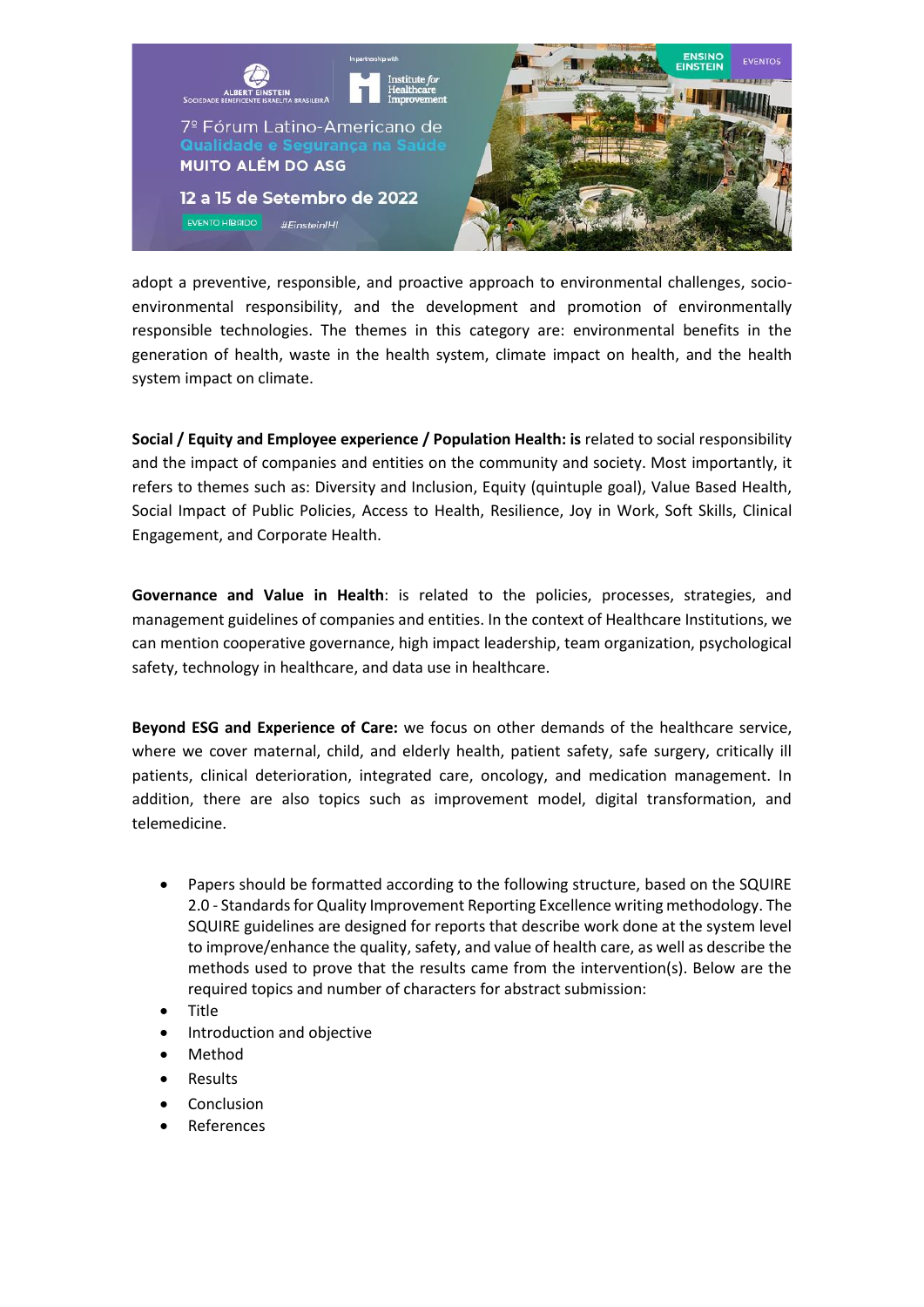

For more details on the content of each topic **[CLICK HERE](https://031632b3-833b-4431-8193-99c265a980dd.usrfiles.com/ugd/031632_02563c103a2a40fabde2d77c5517e37f.pdf)** to check the submission guidelines.

- For papers that have the approval number of the Research Ethics Committee, the author must inform it.
- Do not send pictures, graphs or tables in the abstracts. These resources may be inserted in the final presentation of your work;
- The Scientific Committee of the event is responsible for approving or not approving the submitted abstract, irrevocably;
- The theme of the work must be related to the themes of the event. If it is not related, it may not be accepted;
- The finalist papers will be selected for oral presentation in specific sessions that will be part of the Forum program;
- The best papers may have their authors invited to present in specific sessions according to a schedule defined by the event's organizing committee.

## 4. Important information

- Make sure all information submitted is complete and up-to-date, since it will not be allowed to edit it after the paper is accepted;
- The paper will be presented as an electronic poster;
- The paper can be submitted and presented in English, Portuguese or Spanish;
- Upon submitting a paper, the system will send an automatic confirmation e-mail;
- Authors of accepted papers will receive a template for formatting the final file;
- The person responsible for the submission can follow the process of submission and evaluation of the work through the site of the event;

# 5. Schedule

| Activity                                | Date                     |
|-----------------------------------------|--------------------------|
| Deadline for abstract submission        | July 10, 2022            |
| Abstract acceptance announcement        | August 05, 2022          |
| Deadline to send electronic poster file | August 15, 2022          |
| Poster exhibition at the event          | September 12 to 15, 2022 |
| Awarding ceremony                       | September 14, 2022       |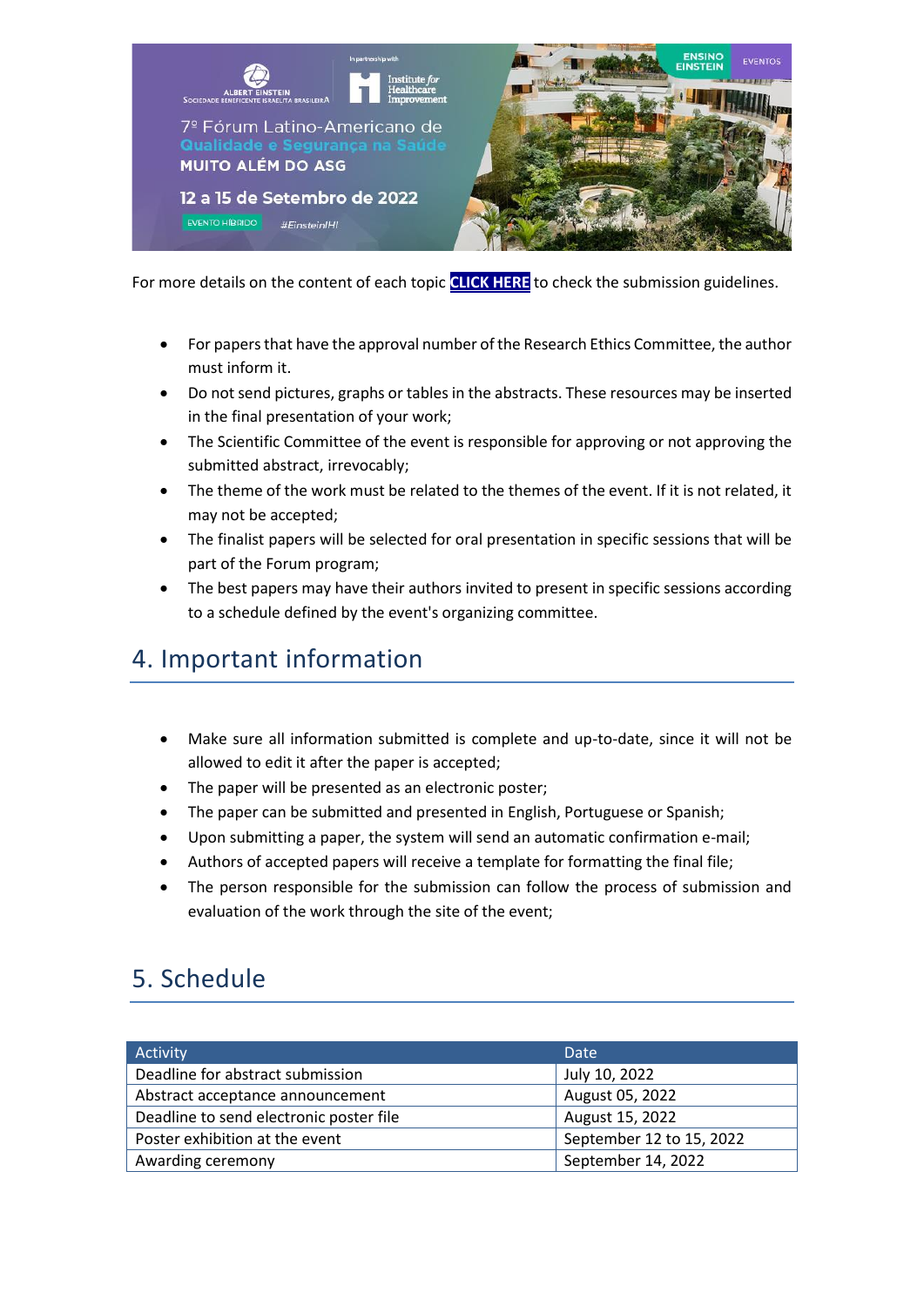

# 6. Criteria for acceptance of papers

Only papers that meet all the requirements described below will be accepted:

- Only papers submitted through the official submission platform will be accepted;
- Abstract should be submitted by July 10, 2022;
- The structure of the abstract must meet the items corresponding to the category and formatting predetermined as described in the criteria for submission;
- Works must be the criteria of quality and scientific content;
- Works must comply with the ethical and legal aspects of the profession and research.

### 7. Acceptance and exhibition of approved works

- Notification of abstract acceptance will be sent by August 05, 2022. Make sure the email provided is correct as all communications will be made by e-mail.
- After the acceptance of the work, no editing of any information of the content or inclusion / removal of authors will be allowed;
- The guidelines for making the final file will be provided to the authors in the abstract acceptance communication.
- The final file, with the layout that will be used for the exhibition at the event, must be sent by August 15, 2022. Works sent after this date, even if approved, might not be exhibited;
- The exhibition of the approved papers during the event will be held in electronic posters in an area reserved for this activity. The e-posts will be available during all the event's program hours.

#### **Distribution of materials**

• Due to space restrictions, there will be no support tables and distribution of printed materials is not recommended. If you have handouts, catalogs or other information that you believe would be useful to those interested in your project, we suggest you collect business cards to send information and materials after the event.

#### **Layout**

• Try to create an attractive layout to draw the participant's attention to your work and clearly communicate the main points of the presentation. Before preparing your presentation, double-check the mandatory formatting guidelines.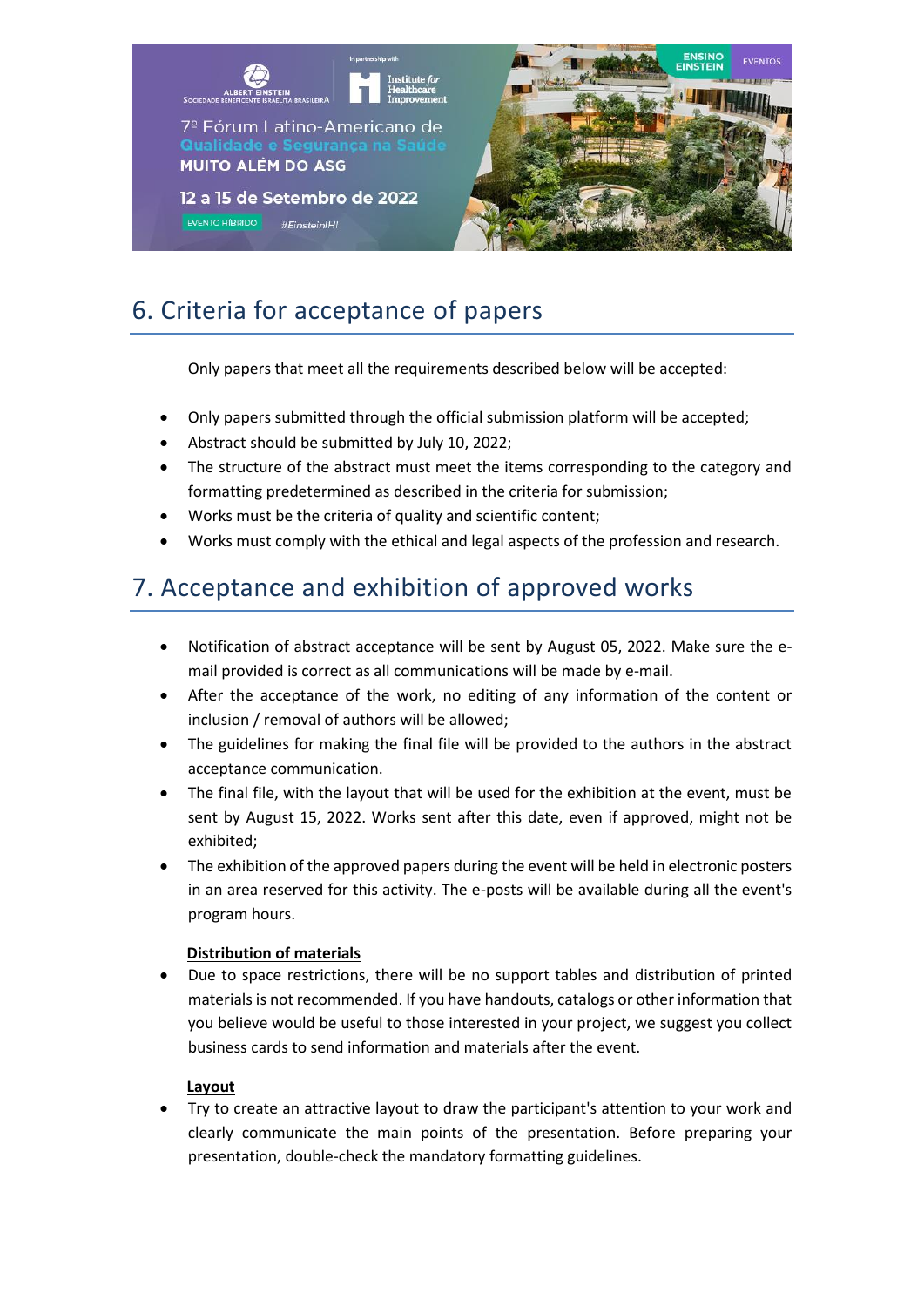

The creative use of pictures, graphics, colors, titles, among others, can draw the participant's attention to your work, enable a quick conversation, and help communicate the desired message. Avoid presenting your work only in text format, which can make it heavy in the eyes of the participants. If the message can be communicated with numbers, images, graphs, or other resources, do so in moderation so as not to pollute it visually.

## 8. Awarding

#### **1. Introduction**

In order to recognize projects submitted to the event, at the end of the 7th Latin American Health Security Forum 2022, there will be an award ceremony for 4 (four) works evaluated by the Judging Commission as the best in the general ranking:

- *Júlia Lima* Award (event's top award)
- $\blacksquare$  1<sup>st</sup> place: R\$ 6.000,00\* voucher
- 2<sup>nd</sup> place: R\$ 3.000,00\* voucher
- 3<sup>rd</sup> place: R\$ 1.500,00\* voucher

#### **2. General eligibility criteria:**

Papers submitted to the 7th Latin American Forum on Quality and Safety in Healthcare will be eligible if they meet the following criteria:

- Comply with the general rules and guidelines required in this regulation (subtitle 3 to 5, page 1 to 4).
- The project must apply to any of the categories: Environment and Population Health, Social, Equity and Employee Experience, Governance and Value in Health, Beyond ESG, and Experience of Care.
- Provide outcome indicators that demonstrate the effectiveness and sustainability of the work.
- Obtain the highest score in the ranking of the works evaluated through a private form (not available to the public) for the evaluation of the Judging Committee.
- At the award ceremony it is mandatory that at least 1 (one) author or representative be present to receive the award. In the absence of this representative, the award will be granted to the next best work in the overall ranking.
- The winning work of the *Júlia Lima* Award on the event day is not eligible for 1st, 2nd or 3rd place awards, as the *Júlia Lima* Award is considered superior to this session (more information about this award is described in subheading 8.1, page 5).

\*the award will be equivalent to the local currency BRL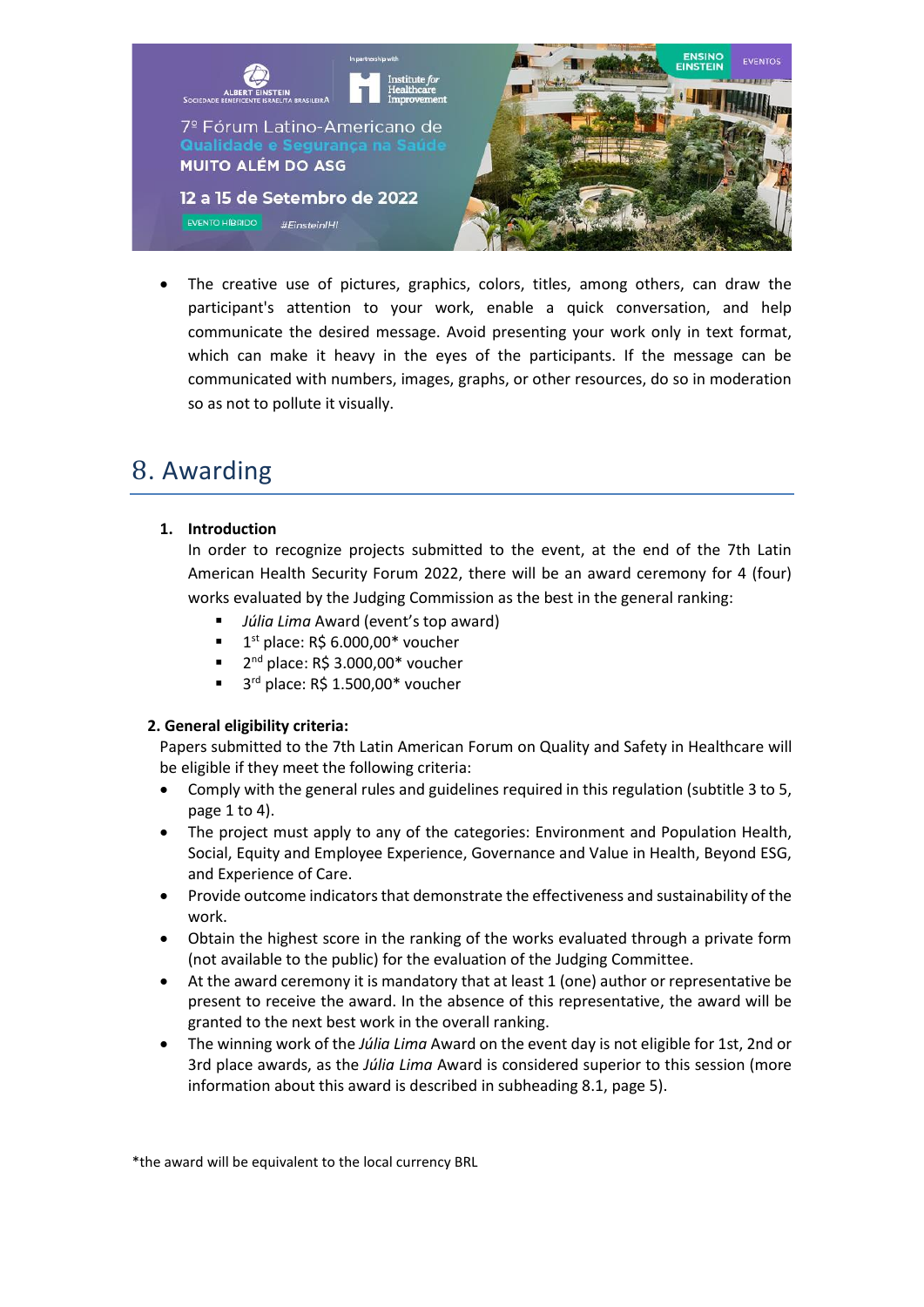

#### **3. Evaluation of the works**

 All the works received will be evaluated by the Judging Committee through a private instrument (not disclosable to the external public) considering the following macro criteria:

| # | <b>CRITERIA DO BE CONSIDERED</b>                                                          |
|---|-------------------------------------------------------------------------------------------|
|   | Originality and development of the project by means of a technical-scientific methodology |
|   | Impact of the results on the place where the work was carried out                         |
|   | Systemic impact of the work on the organization/institution/society                       |
| Δ | Involvement of the patient, client, employee, or system users                             |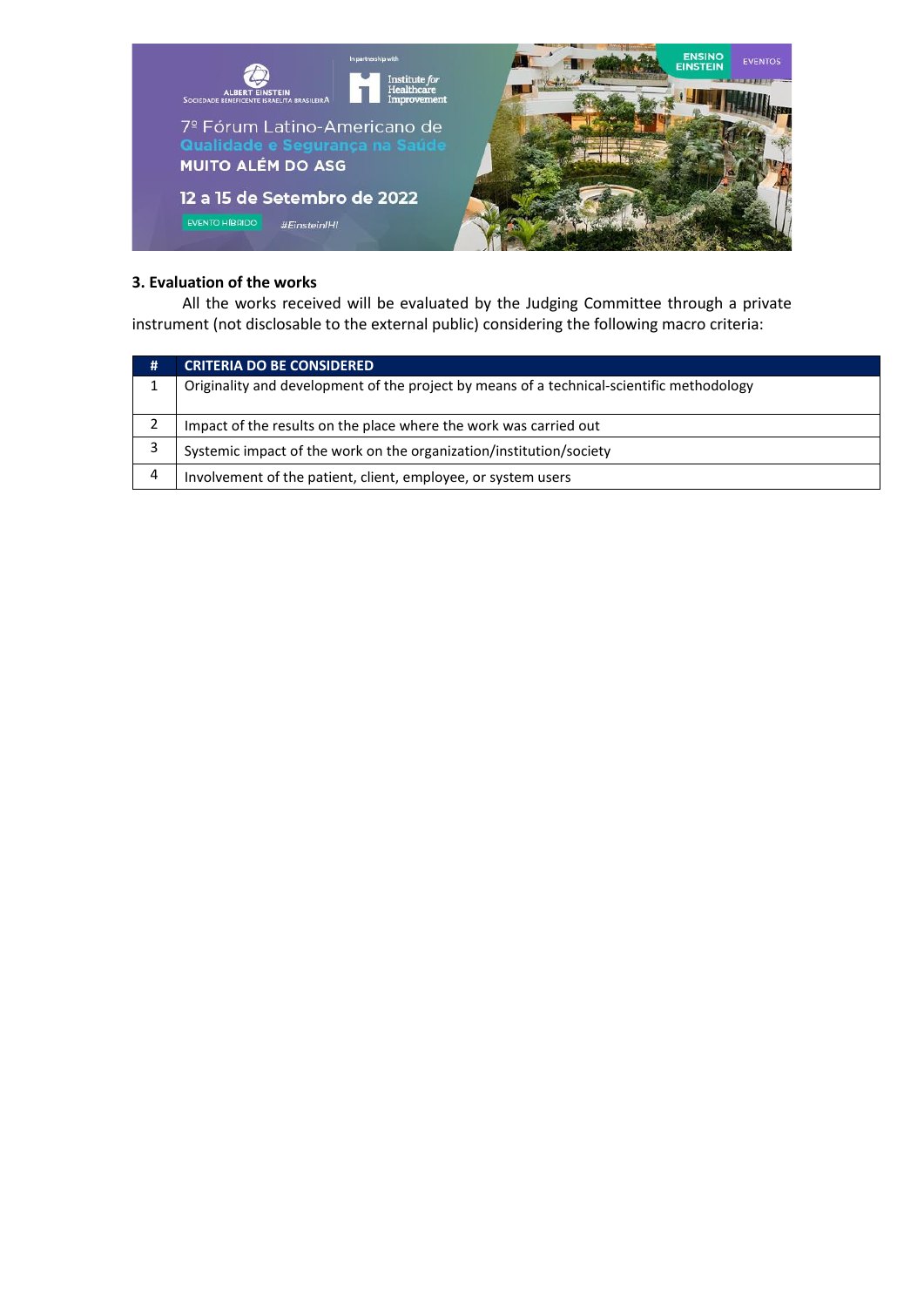

### 8.1 *Júlia Lima* Award

#### **1. Introduction**

*Júlia Lima* Distinguished Project in Patient Safety

In 2015, Hospital Israelita Albert Einstein (HIAE) experienced a serious adverse event that would be a milestone in its work on quality and patient safety. That year, a 27-year-old young dancer patient, Julia Lima, suffered a serious adverse event during her treatment and died. On that occasion Einstein joined the family members to implement strong actions in the hospital, proposing improvements in the solution and prevention of other adverse events with preventable damage during health care. Among the measures adopted is the *Julia Lima* Advisory Council established by Julia's parents and siblings, consisting of family friends and HIAE representatives, with the purpose of engaging society and professionals in the cause for patient safety. One of the proposals of this Council was the creation of the Júlia Lima Award, which aims to recognize and encourage health care professionals and students in the development of improvements for patient safety by reducing risks or adverse events in healthcare services.

The *Júlia Lima* Award is the highest award of the event for the best project among all those submitted to the forum.

The first award ceremony took place in 2019 and returned in 2022, after 2 years of the COVID-19 pandemic, with better control of the virus spread and reduction of morbidity and mortality resulting from the improvement of knowledge in the management of the disease, in addition to the benefits of mass immunization. Thus, we live in a current moment of greater security for face-to-face events and better quality of interaction between individuals. For more information, access the site[: https://www.einstein.br/premiojulialima](https://www.einstein.br/premiojulialima)

#### **2. Organization**

 The *Júlia Lima* Award is organized by the Sociedade Brasileira Israelita Beneficente Albert Einstein (SBIBAE), a non-profit philanthropic society registered under CNPJ 60.765.823/0001-30, headquartered at Avenida Albert Einstein, 627, Morumbi, São Paulo city, in the state of São Paulo.

#### **3. Sponsorship**

.

 The award will be sponsored by the Sociedade Beneficente Israelita Albert Einstein (SBIBAE).

#### **4. About the Judging Committee**

- The judging commission will be responsible for evaluating and judging the works submitted and presented.
- For the evaluation of the works, an official private instrument will be used (not available to the public) with criteria to be considered and scored individually.
- The Judging Commission will be responsible for clarifying any doubts that may arise in interpreting these regulations.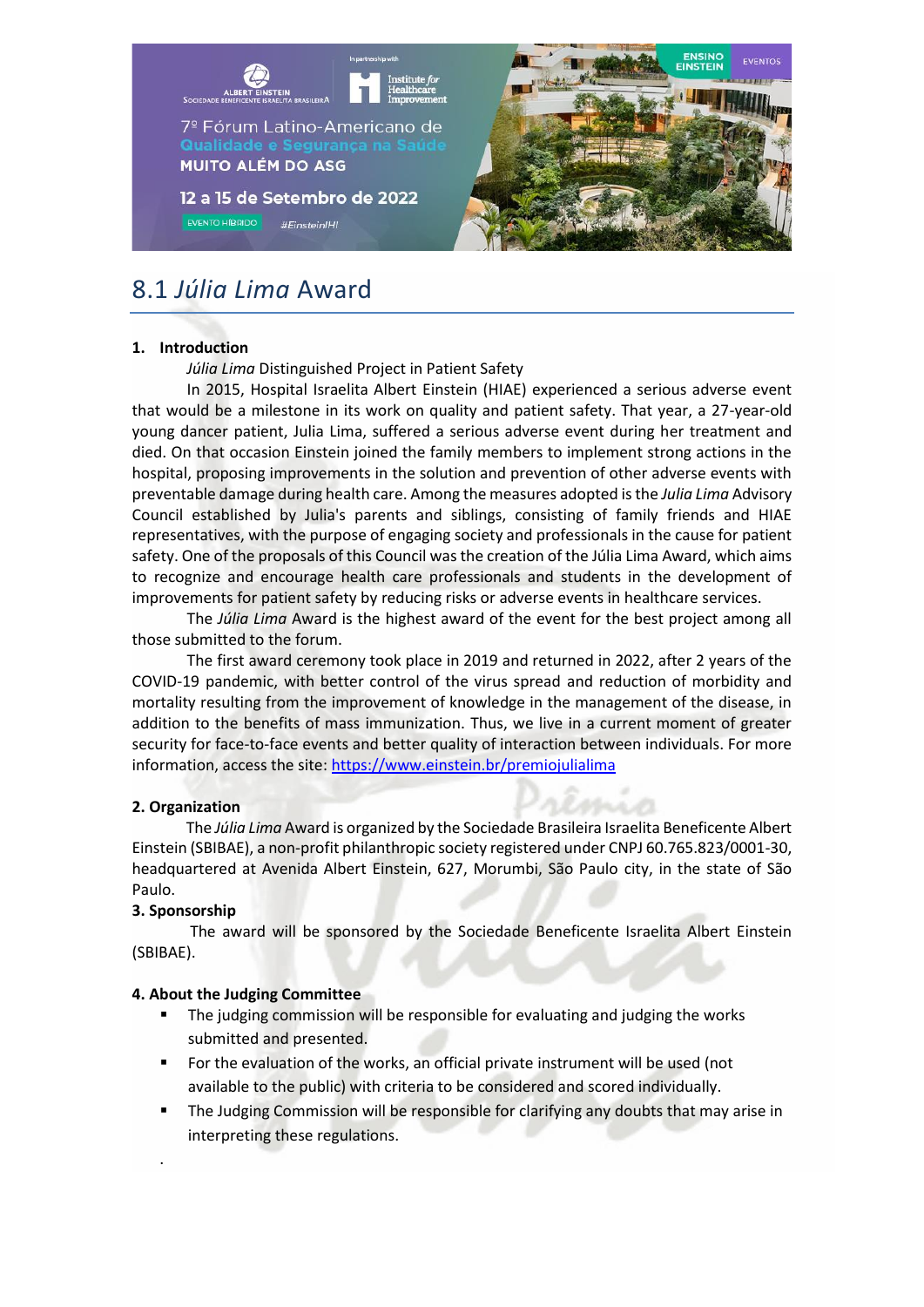

#### **5. Eligibility criteria for the** *Júlia Lima* **Award**

**A second evaluation** will be applied to the eligible works for the *Júlia Lima* Award. Only works that meet the following criteria may compete for this award:

- Comply with the general rules and guidelines required in these regulations (subtitle 3 to 5, page 1 to 4)
- Be a project applied to the improvement of patient safety, such as projects aimed at reducing health care risks, adverse events, among others.
- **•** Provide result indicators that demonstrate the effectiveness and sustainability of the work.
- Obtain the highest score in the ranking among all submitted works considered in the evaluation form of the Judging Committee.
- **•** Projects carried out by SBIBAE professionals are not eligible for this award.
- **The works will be scored according to the following macro criteria established from** the acronym of **JULIMA Code**:

| <b>JULIMA CODE</b>                                                                                                                          | <b>MACRO CRITERIA</b>                                                                                                                                                                                                                                         |
|---------------------------------------------------------------------------------------------------------------------------------------------|---------------------------------------------------------------------------------------------------------------------------------------------------------------------------------------------------------------------------------------------------------------|
| Join our cause to prevent errors and save lives.                                                                                            | Impact of the results on improving patient safety                                                                                                                                                                                                             |
| Use your expertise to promote better care and<br>experience for patients.                                                                   | Impact on improving care through the use of<br>Scientific evidence-based practice; Implementation<br>of bundles; Research development; Innovation and<br>Technology; Data-driven improvements;<br>Improvements related to training of health<br>professionals |
| Remember to stop and listen to the voice of the patient<br>and their family.                                                                | Impact of patient/family centered care;<br>Improvements coming from the PATIENT'S VOICE;<br>Patient and Family as a member of the work team;<br>Shared decision making; Patient education                                                                     |
| Inform your patients and family about the indications,<br>risks, and expected outcomes of treatment.                                        | Impact on Health Professional Engagement; Health<br>Professional Experience (Joy in Work);<br><b>Improvements to Health Professional Safety</b>                                                                                                               |
| Stay tuned. Share your questions, listen to your peers,<br>ask for a second opinion, and be proactive. Consider that<br>you might be wrong. | Impact on reducing risk and improving proactive<br>patient safety management                                                                                                                                                                                  |
| Adopt a humane, humble and empathetic behavior                                                                                              | Impact on Patient Experience and Health Services<br>Equity                                                                                                                                                                                                    |